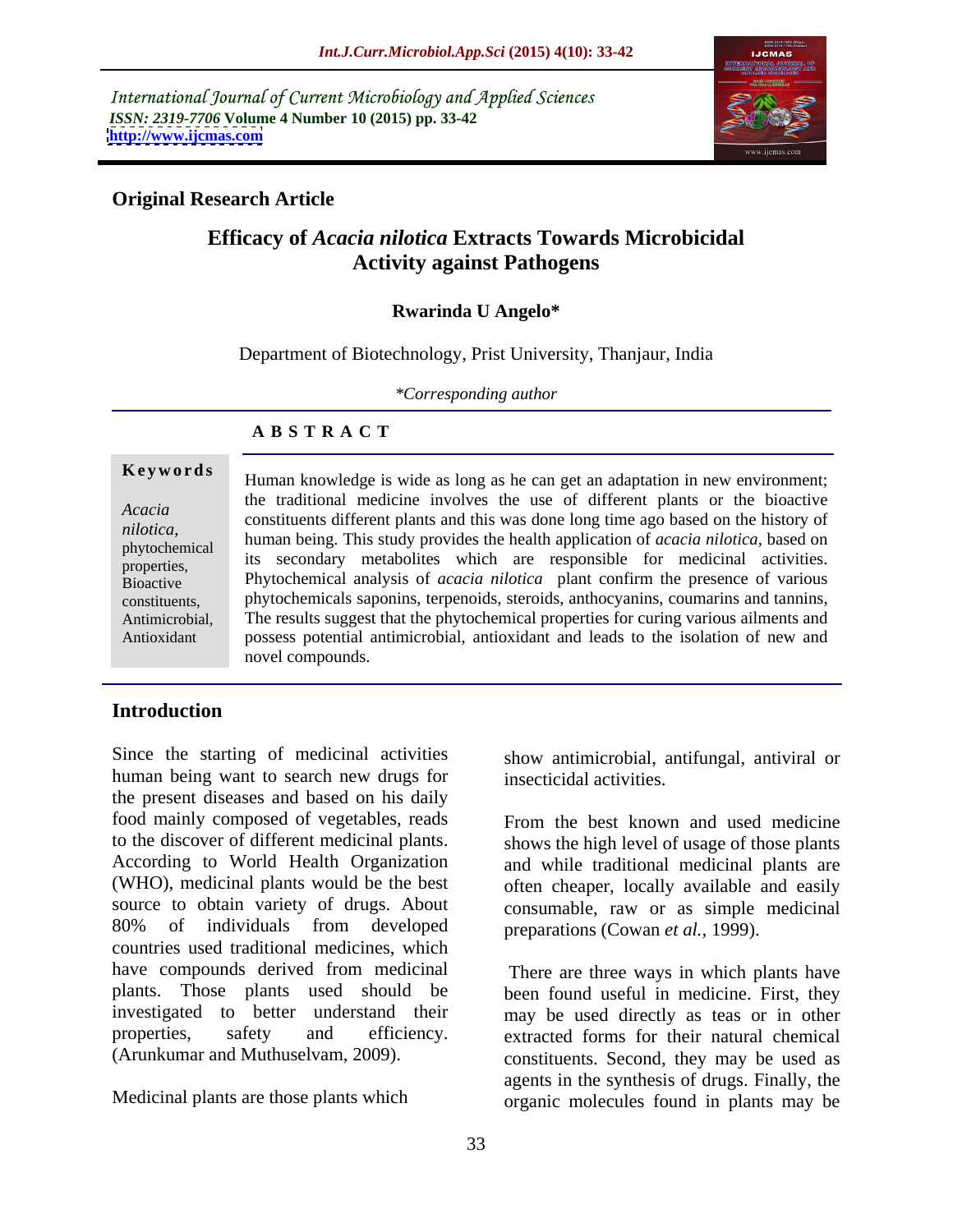used as models for synthetic drugs. These

Plants have the ability to synthesize a wide secondary metabolites are toxins used variety of chemical compounds that are used to deter predation and others are to perform important biological functions, and to defend against attack from for pollination. It is these secondary predators such as insects, fungi and metabolites and pigments that can have herbivorous mammals. Many of these therapeutic actions in humans and which can phytochemicals have beneficial effects on be refined to produce drugs examples long-term health when consumed by humans, and can be used to effectively treat from the cinchona, morphine and codeine human diseases. At least 12,000 such from the poppy, and digoxin from the compounds have been isolated so far; a foxglove. Toxic plants even have use in number estimated to be less than 10% of the pharmaceutical development. total (Lai and Roy, 2004).

# **Medicinal plants**

The use of herbs to treat disease is almost tree, whistling thorn, or wattle, is a genus of universal among non-industrialized societies, and is often more affordable than the subfamily Mimosoideae of the family purchasing expensive modern Fabaceae, described by the Swedish pharmaceuticals. The World Health botanist Carl Linnaeus in 1773 based on the Organization (WHO) estimates that 80 percent of the Asian and African countries a Australian species tend to be thorny. presently use herbal medicine for some whereas the majority of Australian Acacias aspect of primary health care. Studies in the are not. All species are pod-bearing, with United States and Europe have shown that sap and leaves often bearing large amounts their use is less common in clinical settings, but has become increasingly more in recent historically found use as pharmaceuticals years as scientific evidence about the effectiveness of herbal medicine has become more widely available. The annual global export value of pharmaceutical plants in

All plants produce chemical compounds as the Greek word for its characteristic primary metabolites such as sugars and

forms are achieved by two different ways secondary metabolites compounds which are herbalism and phytotherapy. found in a smaller range of plants, serving a fats, which are found in all plants; and more specific function. For example, some secondary metabolites are toxins used to deter predation and others are pheromones used to attract insects for pollination. It is these secondary are inulin from the roots of dahlias, quinine pharmaceutical development.

# *Acacia* **plant**

*Acacia* known commonly as *Acacia*, thorn shrubs and trees belonging to African species *Acacia nilotica*. Many non- Australian species tend to be thorny, whereas the majority of Australian *Acacia*<sup>s</sup> of tannins and condensed tannins that and preservatives.

2011 accounted for over US\$2.2 billion. physician Pedanius Dioscorides (middle to **Phytochemistry Example 2018 Phytochemistry Phytochemistry Phytochemistry Phytochemistry Phytochemistry Phytochemistry Phytochemistry Phytochemistry Phytochemistry Phytochemistry Phytochemistry Ph** part of their normal metabolic activities. thorns. The species name *nilotica* was given These phytochemicals are divided into by Linnaeus from this tree's best-known The generic name derives from (*akakia*), the name given by early Greek botanist late first century) to the medicinal tree *A. nilotica* in his book *Materia Medica*. This name derives from the Greek word for its characteristic range along the Nile River.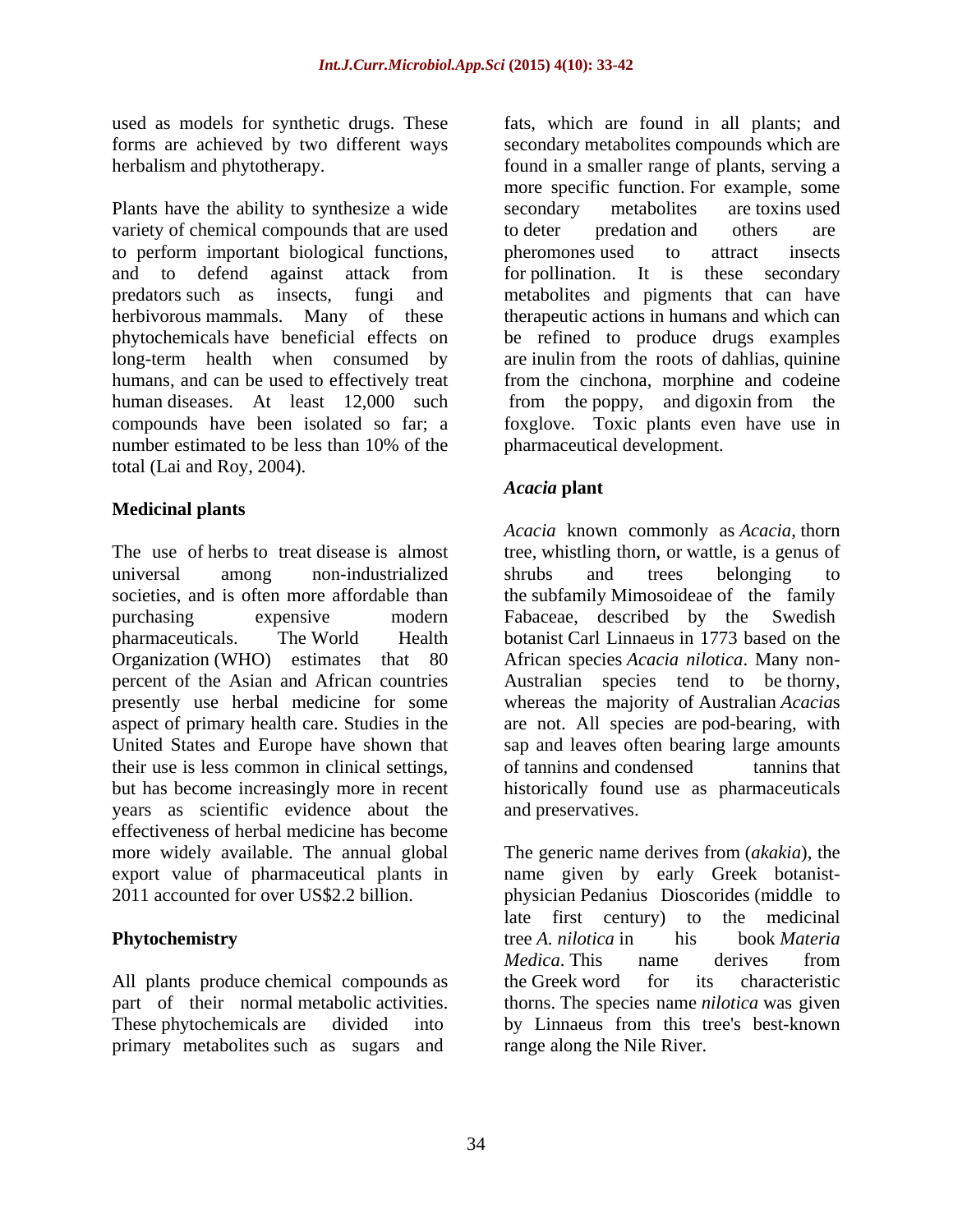### *Int.J.Curr.Microbiol.App.Sci* **(2015) 4(10): 33-42**

| KINGDOM         | Plantae       |
|-----------------|---------------|
| SUBKINGDOM      | Tracheobionta |
| <b>SUPER</b>    | spermatophyta |
| <b>DIVISION</b> |               |
| <b>DIVISION</b> | Magnoliophyta |
| CLASS           | magnoliopsida |
| SUBCLASS        | rosidae       |
| ORDER           | Fabales       |
| <b>FAMILY</b>   | Fabaceae      |
| <b>GENUS</b>    | Acacia        |
| <b>SPECIES</b>  | nilotica      |

**Table.1** Taxonomical classification of *Acacia nilotica* species

*Acacia nilotica* is a shrub or tree belonging Today, traditional medicinal practices form to the family Leguminosae. It is widely an integral part of complementary or distributed in Kenya and is widely used for alternative medicine. Although their efficacy medicinal purposes in both human and veterinary medicine in resource-poor rural tested scientifically in most cases, these and urban households. The decoction of its simple medicinal preparations often mediate stem barks is used against diarrhoea and eye beneficial responses due to their chemical problems in livestock, stomachache, constituents. The aim of this study is to malaria, coughs, and primary infection of syphilis, sterility, and pneumonia in human being (Kokwaro, 1976). effects.

It is a low, branched tree with a more or less spherical crown. Black bark on stem becomes ash-grey to light brown on the **Sample collection** branches, bearing small, short, sharply hooked spines in pairs. It has a shallow but extensive root system radiating from the crown, allowing the plant to exploit soil moisture and nutrients from a large volume of soil. The roots rarely penetrate more than Leaflets elliptic  $0.6-2$  cm long and  $0.6-1.2$ cm wide, glabrous and highly coloured

and mechanism of action have not been assess the phytochemicals present in *Acacia* nilotica and examine their anti microbial effects.

## **Materials and Methods**

## **Sample collection**

Fresh leaves of *Acacia nilotica* were collected in Tamil nadu, Tanjavur district, in garden RAJA SARFOGI College.

1 m. leaves characterized by 2 pairs of water molecules evaporated and plants pinnulae, each with a single pair of leaflets. became well dried for grinding. After beneath. Iabeling for future use. The plant materials were dried until all the drying, the plant materials were ground well using mechanical blender into fine powder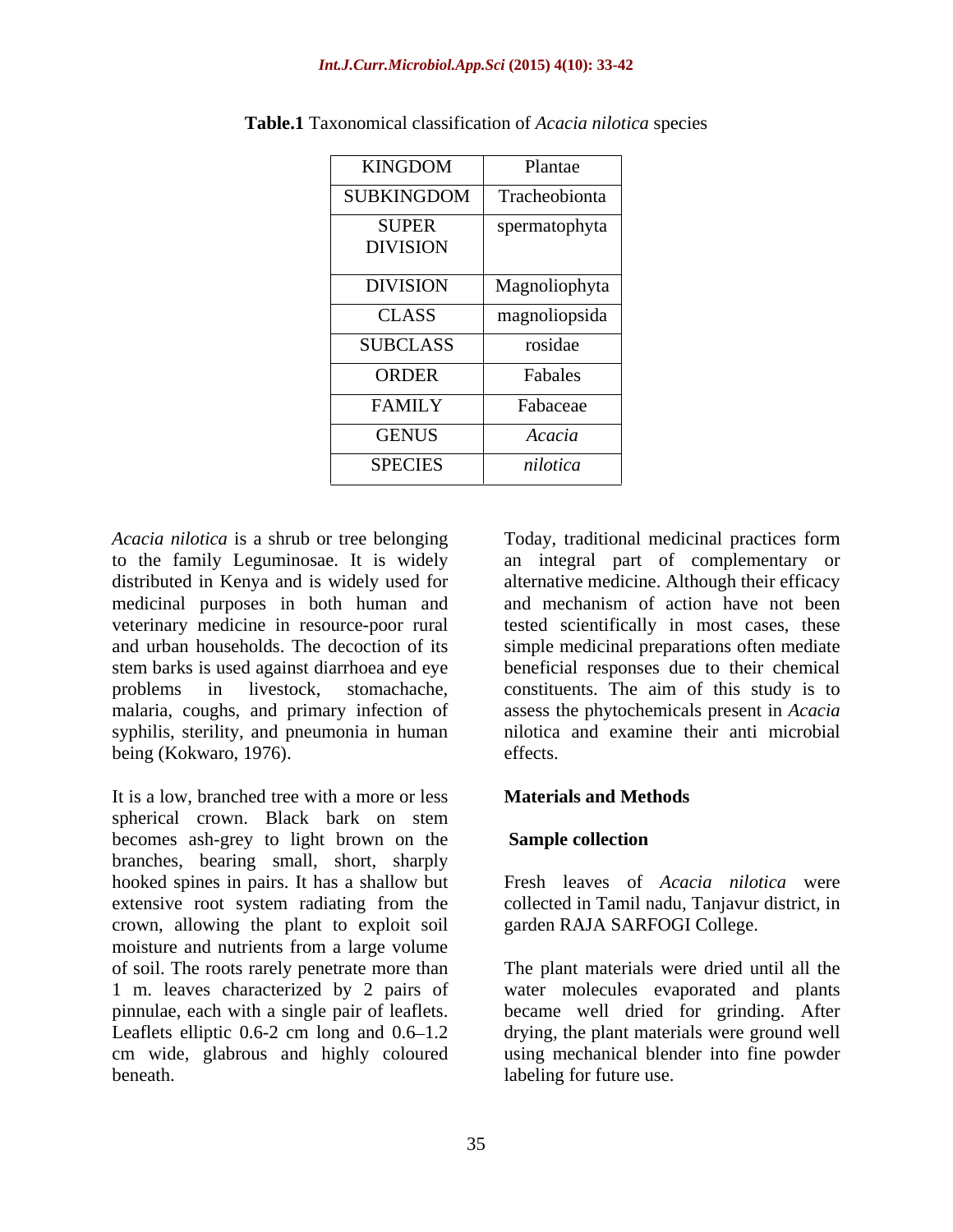Crude plant extracts were prepared by Soxhlet extraction method. About 20 g of  $37^{\circ}$ C. Results were recorded by measuring powdered plant leaves was uniformly the diameter of inhibitory zone by using a packed into a thimble and extracted with 180 ml of different solvents separately.

Solvents used were methanol, ethanol and acetone. The process of extraction till the solvent in siphon tube of an extractor became colorless. After that the extracts For this study, fungal strain, *Aspergillus*  were taken in beakers and kept on a hot *niger* was used to determine antifungal plate and heated at  $30-40^{\circ}$ C till all the solvent got evaporated. Dried extracts were *Nilotica*. kept in a refrigerator at 4<sup>o</sup>C for their future  $\rm{^{\circ}C}$  for their future

In this study both gram positive (*Staphylococcus aureus)* and gram negative (*Escherichia coli*) bacteria were used to

Bacteria broth was prepared by dissolving 1.3 gr of nutrient broth in 100 ml of distilled culture from the slant and inoculate bacteria sterile borer, well of 0.6 cm diameter was into broth medium. Incubation took place

## **Determination of antibacterial activity**

During this study antibacterial activity of *Acacia nilotica* extracts were carried out by then the plates were incubated for 24 hrs at a modified well agar method. Mueller  $37 \text{ °C}$ . Results were recorded by measuring Hinton agar plates were swabbed with 24 the diameter of inhibitory zone by using a hrs old broth culture of selected bacteria. transparent meter rule at the end of 24 hrs. Consequently, using sterile borer, well of 0.6 cm diameter was made into each Mueller Hinton agar 4 wells were made and 40 micro<br>liter of each extract was filled into the well. liter of each extract was filled into the well. All the extracts of powder of plant sample

**Preparation of plant extracts** The control antibiotic (Tetracycline) was used to compare each extract activity, and then the plates were incubated for 24 hrs at transparent meter rule at the end of 24 hrs.

## **Antifungal study**

## **Micro organism**

activity of different extracts of plant *Acacia Nilotica*.

use in phytochemical analysis. Potato dextrose broth was prepared by **Antibacterial study** 100 ml of distilled water. A loop full of **Micro organisms** in broth medium and then incubated for 48 dissolving 3.9g of potato dextrose broth into fungal culture from the slant was inoculated in broth medium and then incubated for 48 hrs at  $37^{\circ}$ C.

## **Determination of antifungal activity**

determine antibacterial activity of different In study, antifungal activity of *Acacia* alcoholic extracts of plant *Acacia nilotica. nilotica* extracts was carried out by a 1.3 gr of nutrient broth in 100 ml of distilled broth culture of selected fungal strain water. Then, took loop full of bacteria (*Asperigullus niger*). Consequently, using for 18-24 hrs at 37<sup>o</sup>C. wells were made and 40 micro liter of each modified well agar method. Mueller Hinton agar plates were swabbed with 24 hrs old sterile borer, well of 0.6 cm diameter was made into each Mueller Hinton agar. Four extract was filled into the well.

> The control antibiotic (Clotrimazole) was used to compare each extract activity, and

## **Phytochemical analysis**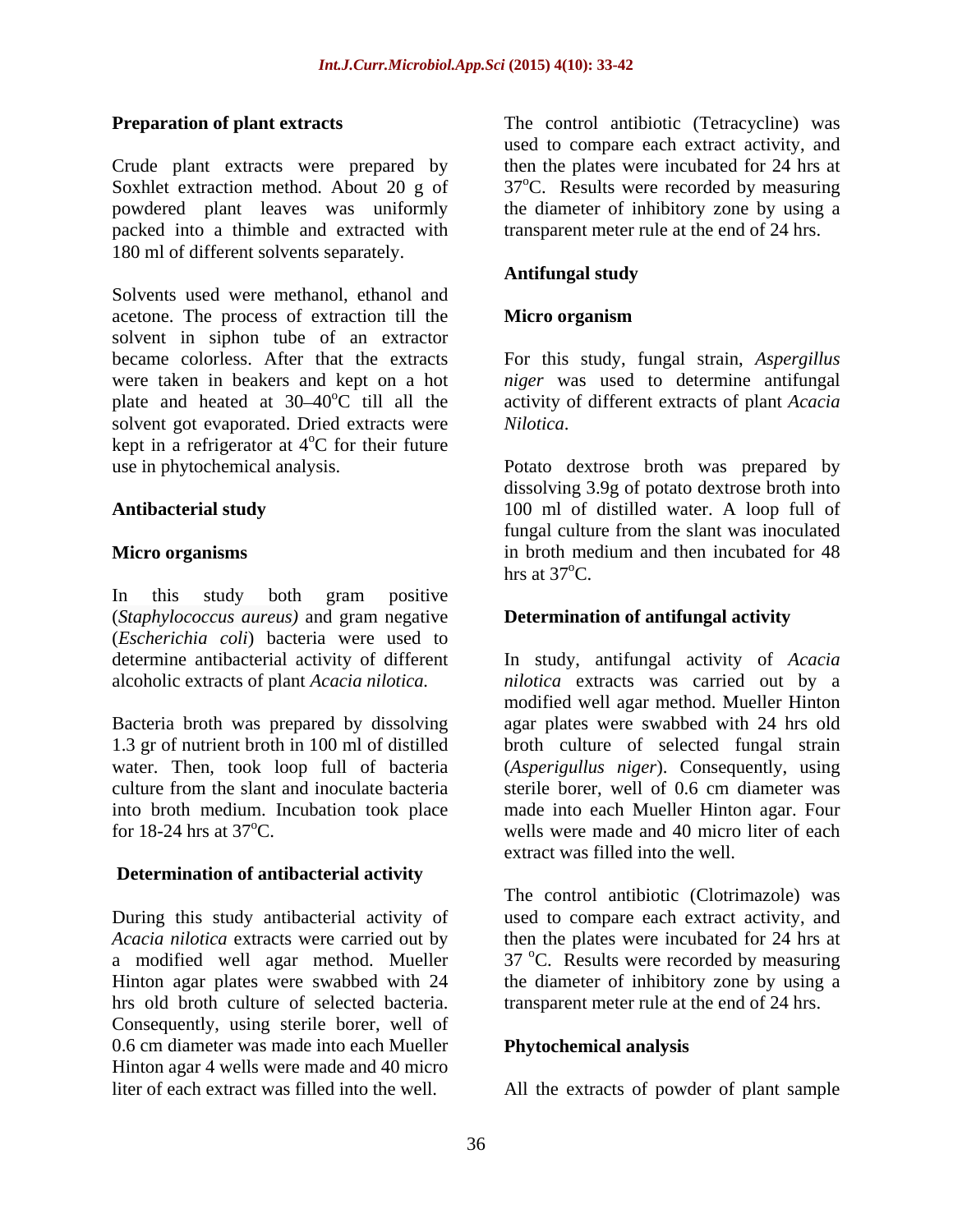a. Mayer's test: 0.5 ml of each plant extract was treated with Mayer's reagent; an **Test for glycoside** appearance of yellow color indicates the

b. Dragendroff's test: 0.5 ml of each plant extract was treated with Dragendroff's and neutralized with 20% potassium

was treated with Wager's reagent gives a brown or reddish brown precipitate.

# **Test for flavonoids**

5 ml of the ammonia solution was added to  $\qquad$  mixed with 2ml of CHCl<sub>3</sub> in a test tube and the portion of the plant extract. The  $\overline{3}$ ml of concentrated  $H_2SO_4$  is carefully appearance of the yellow fluorescence added to the mixture to form a layer. An examined under the UV light indicated the presence of flavonoids. formed if terpenoids constituent is present.

## **Test for steroids (Libermann test)**

0.5 ml of the plant extract was mixed with 2 To determine the reducing power assay of ml of acetic anhydride, 2 ml of chloroform plant sample Yildrim *et al.* (2001) method followed by 2 ml of sulphuric acid. The colour changed from violet to blue or green in some samples indicated the presence of **Reagents required** steroids.

5 ml of each plant extract was mixed in 80 % 1ml concentrated  $H_2SO_4$ . A layer of the green coloration was formed at the interface thus indicating a positive result for the

0.5 ml of plant extract was dissolved in 10

were subjected to qualitative test for the ml distilled water and filtered. 1% aqueous identification of various plant constituents. Iron chloride (FeCl<sub>3</sub>) solution was added to **Test for alkaloid purple**, blue or black colour indicated the the filtrate. The appearance of intense green, presence of tannins in the test samples.

# **Test for glycoside**

presence of alkaloid. 5ml of diluted sulphuric acid was added in reagent (potassium bismith iodide). An hydroxides solution. A mixture of 10ml of orange or orange red precipitate is formed. equal parts of Fehling's solution A and B c. Wagner's test: 0.5 ml of each plant extract more dense red precipitate indicates the extracts in a test tube and boiled for fifteen minutes in a water bath. It was then cooled and neutralized with 20% potassium were added and boiled for five minutes. A presence of glycosides.

# **Test for terpenoid**

5ml of aqueous extract of plant sample was interface with a reddish brown coloration is

## **Antioxidant activity assay**

was used.

## **Reagents required**

**Test for saponins** trichloro acetic acid and ferric chloride. Phosphate buffer, potassium ferric cyanide,

# **Method**

green coloration was formed at the interface Different concentration of plant extract was presence of saponins.<br>
per 6.6) and potassium ferricyanide (2.5 ml).<br>
The mixture was incubated at 50°C for 20 **Test for tannins** minutes. A portion  $(2.5 \text{ ml})$  of mixed with phosphate buffer (2.5 ml 0.2 M, pH 6.6) and potassium ferricyanide (2.5 ml).<br>The mixture was incubated at  $50^{\circ}$ C for 20  $^{\circ}$ C for 20 minutes. A portion (2.5 ml) of tricholoroacetic acid (10%) was added to the mixture, which was then centrifuged at 3000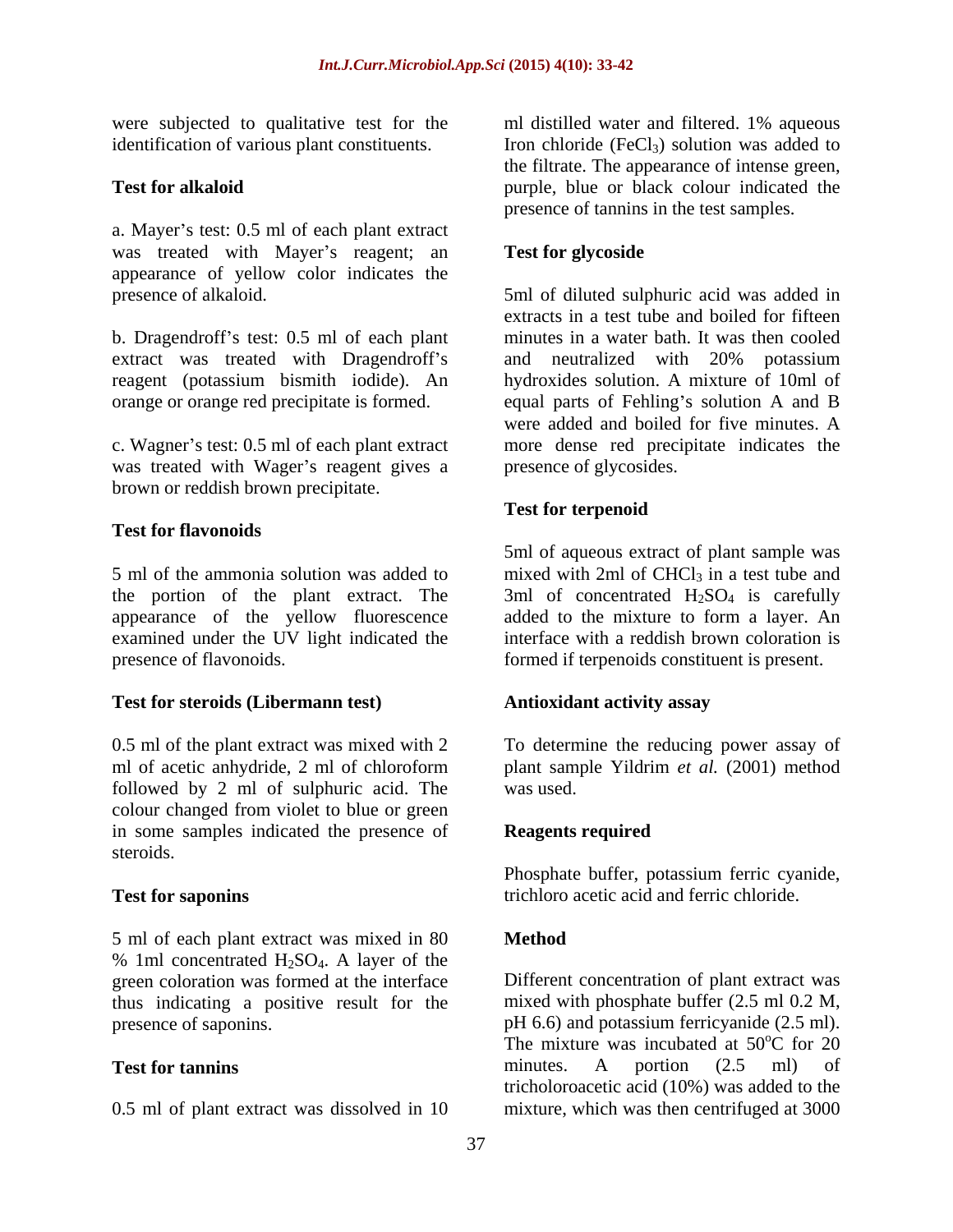rpm for 10 min. The upper layer of solution control  $A_{test}$  is the absorbance in the (2.5ml) was mixed with distilled water (2.5ml) and ferric chloride (0.5ml, 0.1%) and the absorbance was measured at 700nm. Increased absorbance of the reaction mixture activity was compared with ascorbic acid

### **Calculation**

Percentage scavenging activity  $=$ 

$$
\frac{A_{\text{control}}}{A} = \times 100
$$

Where A<sub>control</sub> is the absorbance of the

presence of the sample.

### **Results and Discussion**

indicates stronger reducing power. The The present study was carried out on standard. of ethanolic extracts, methanolic extracts antimicrobial and phytochemical screening and acetone extract of *Acacia nilotica*.

### **Phytochemical analysis**

 $\frac{\text{control}}{\text{Test}} = \times 100$  was carried out and was shown in the table control control control control control control control control control control control control control control control control control control control control control control control control control control control contro  $A_{\text{control}}$   $A_{\text{test}}$   $A_{\text{test}}$   $A_{\text{test}}$   $A_{\text{test}}$   $A_{\text{test}}$  and  $A_{\text{test}}$  and  $A_{\text{test}}$  is the table  $A_{\text{control}}$  2. The phytochemical analysis of leaves extract 2.

|                | No Phytochemical Name of the Test Acetone Ethanol Methanol |               |                          |
|----------------|------------------------------------------------------------|---------------|--------------------------|
|                | Mayer's test                                               |               |                          |
| Alkaloid       | Dragendroff's test                                         |               |                          |
|                | <b>Wagner Test</b>                                         |               |                          |
| Flavonoids     | Ammonia test                                               |               |                          |
| Steroids       | Libermann's test                                           |               |                          |
| <b>Saponin</b> | H <sub>2</sub> SO <sub>4</sub>                             |               |                          |
| Tannin         | Lead Acetate                                               |               |                          |
| Glycoside      | Fehling Solution                                           | $\sim$ $\sim$ |                          |
|                | A & B                                                      |               |                          |
| Terpenoid      | $CHCl3$ & Conc.                                            |               | $\overline{\phantom{0}}$ |
|                | H <sub>2</sub> SO <sub>4</sub>                             |               |                          |

### **Table.2** Preliminary phytochemical analysis

+ Present; - Absent

*staphylococcus aureus* in petriplates were incubated along with were checked for growth inhibition zones of organism after 24 The present study indicates that the

Antibacterial activity **and their** efficiency were quantitatively The bacteria culture of *E. coli* and by measuring the diameter of growth of assessed using agar well diffusion methods inhibition zone.

hrs, the antibacterial activity of ethanolic, ethanolic extract of *Acacia nilotica* methanolic and acetone extracts of plant significantly suppress the growth of selected *Acacia nilotica* was studied and presented in bacteria. The ethanolic extract of *Acacia* table 4.<br> *nilotica* was most active against the<br>
microorganisms *Bacillus subtilis* and<br>
Antibacterial activity of dried leaves extract *Escherichia coli*. The maximum inhibition *nilotica* was most active against the microorganisms *Bacillus subtilis* and *Escherichia coli*. The maximum inhibition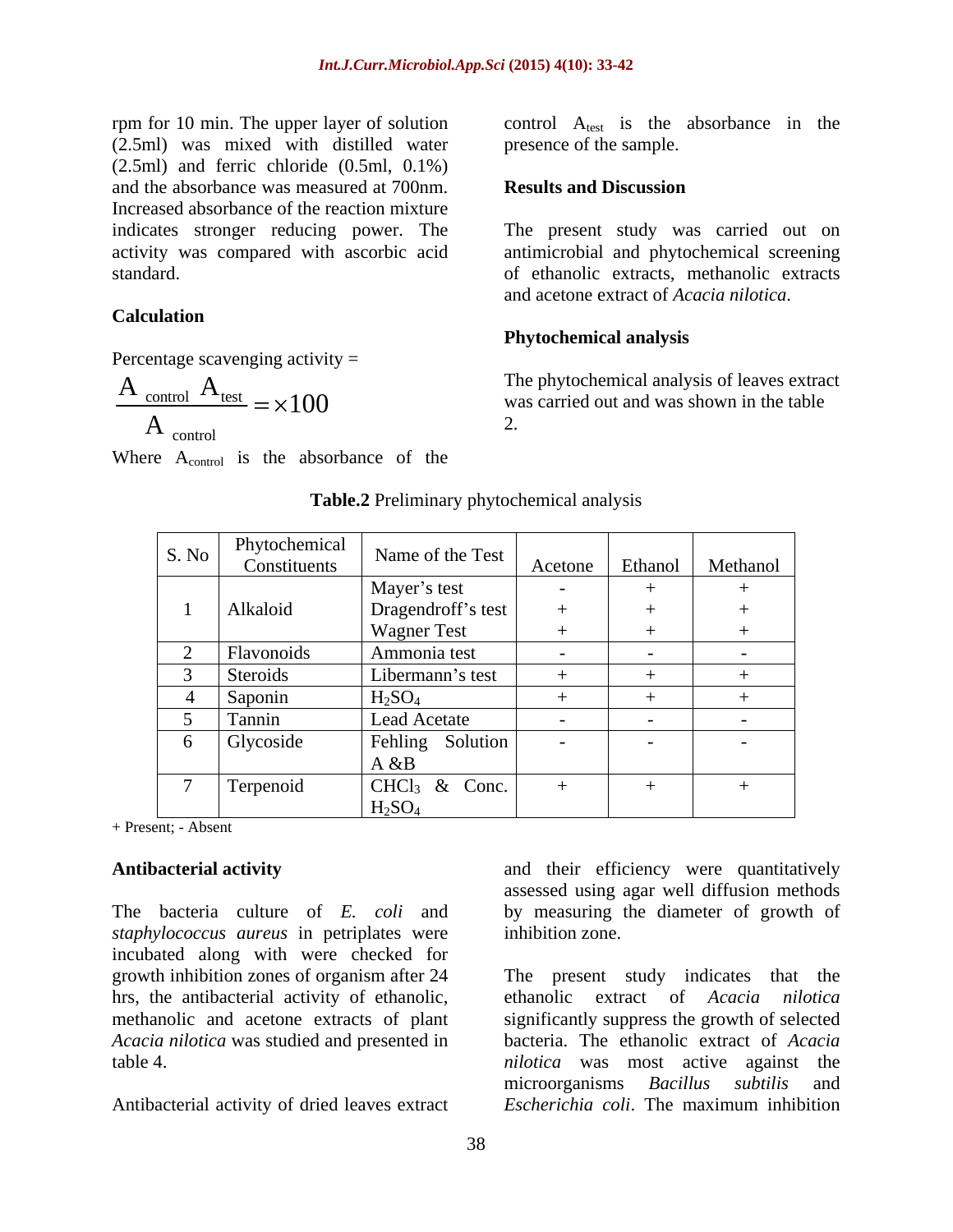zone was obtained in *E. coli* 26 mm and the 25mm on methanolic extract, in gram minimum inhibition zone was methanolic positive Staphylococcus aureus the extract found in *Staphylococcus aureus*

The comparison in strain shows that in gram<br>negative  $E$ . *coli* the minimum zone of which is 23mm while the maximum was among the organisms.

which is 1 mm.  $\blacksquare$  on methanolic extract and was 13mm and negative *E. coli* the minimum zone of methanolic and acetonic extracts, ethanolic inhibition was observed on acetonic extracts extract showed the highest zone of inhibition positive *Staphylococcus aureus* the minimum zone of inhibition was observed the maximum one was 18mm on ethanolic extract. When compared to the ethanolic, among the organisms.

| S.No   Name of organism                       | Zone of Inhibition(mm)                                                                                         |
|-----------------------------------------------|----------------------------------------------------------------------------------------------------------------|
|                                               | $130\%$ 50\% 80\%                                                                                              |
| and the property of the control of<br>E. coll | $38 \mid 28$<br>$\angle$                                                                                       |
| Staphylococcus aureus                         |                                                                                                                |
| A. niger                                      | $\begin{array}{ c c c c c } \hline 30 & 20 & 25 \ \hline \end{array}$<br>$\sim$ $\sim$<br>$\sim$ $\sim$ $\sim$ |

## **Table.3** Antimicrobial activity

**Table.4** Minimum inhibitory concentration of the extracts against pathogens

| S.no Name of organism  | MIC(mg/ml)                                               |  |
|------------------------|----------------------------------------------------------|--|
|                        | Ethanolic extract   Methanolic extract   Acetone extract |  |
| $L. \text{}\ncou$      |                                                          |  |
| Staphylococcus aureus. |                                                          |  |
| A.niger                |                                                          |  |

**Table.5** *In-vitro* antioxidant activity of plant extract by reducing power scavenging activity

|                        | Inhibition values in % |                         |
|------------------------|------------------------|-------------------------|
| <b>Sample Extracts</b> | $0.5$ ml               | $1.0$ ml                |
| 30% Ethanolic extract  | 53.2                   | 91.6                    |
| 50% Ethanolic extract  | 54.3                   | 69.3                    |
| 80% Ethanolic extract  | 37.4                   | 61 <sub>1</sub><br>01.4 |

## **Fig.1** Antibacterial activity





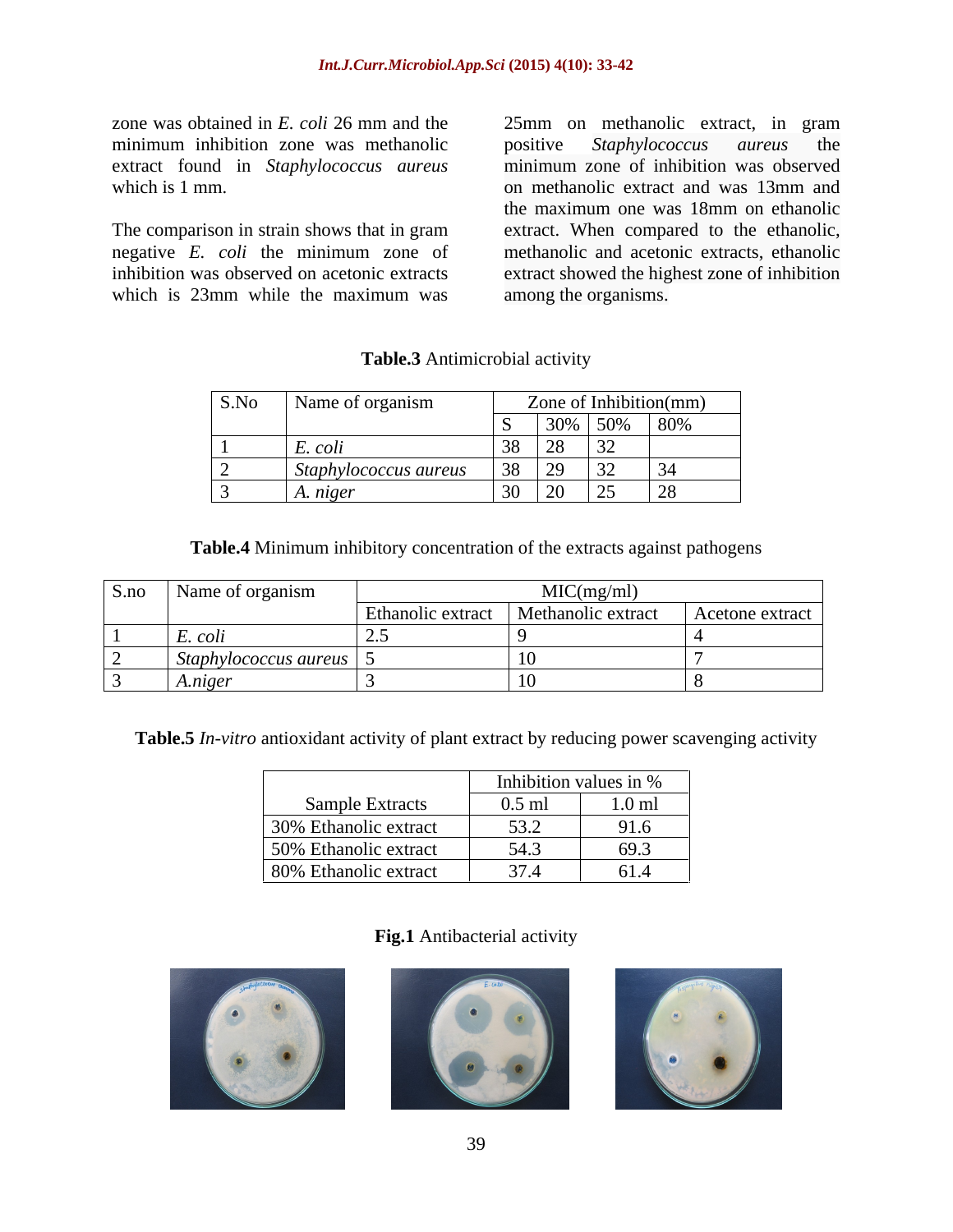

**Fig.2** Ethanolic extract with different concentrations

**Fig.3** *In-vitro* antioxidant activity by reducing power scavenging activity



Table 4 shows minimum inhibitory against *Aspergillus niger* which is 13mm concentration of the extracts against various pathogens used in this study. The MIC of ethanol extract was low (2.5mg/ml) as compared to other extracts (10 mg/ml). The lower MIC is an indication of high

The fungal culture of *Aspergillus niger* in petriplate was along with the test were checked for growth inhibitions zone of organisms after 48hrs, the fungal activity acetone extract of plants *Acacia nilotica* was

while the acetonic extract show the minimum one which is 10mm.

## **Antioxidant activity assay**

effectiveness of extract. Antioxidant is a substance that prevents or Antifungal activity **Antifungal activity Antifungal activity Antifungal activity Antifungal substances** that slows the breakdown of others substance by donate an electron to the free radicals and convert it into harmless molecules.

ethanolic extract, methanolic extract, for inhibiting or preventing the deleterious studied. plants contain free radical scavengers like The ethanolic extract of *Acacia nilotica* compounds. In the present study, we have show the maximum zone of inhibition evaluated the free radical scavenger activity Natural antioxidants that are present in different plants and spices are responsible consequences of oxidative stress. Spices and polyphenols, flavonoids and phenolic evaluated the free radical scavenger activity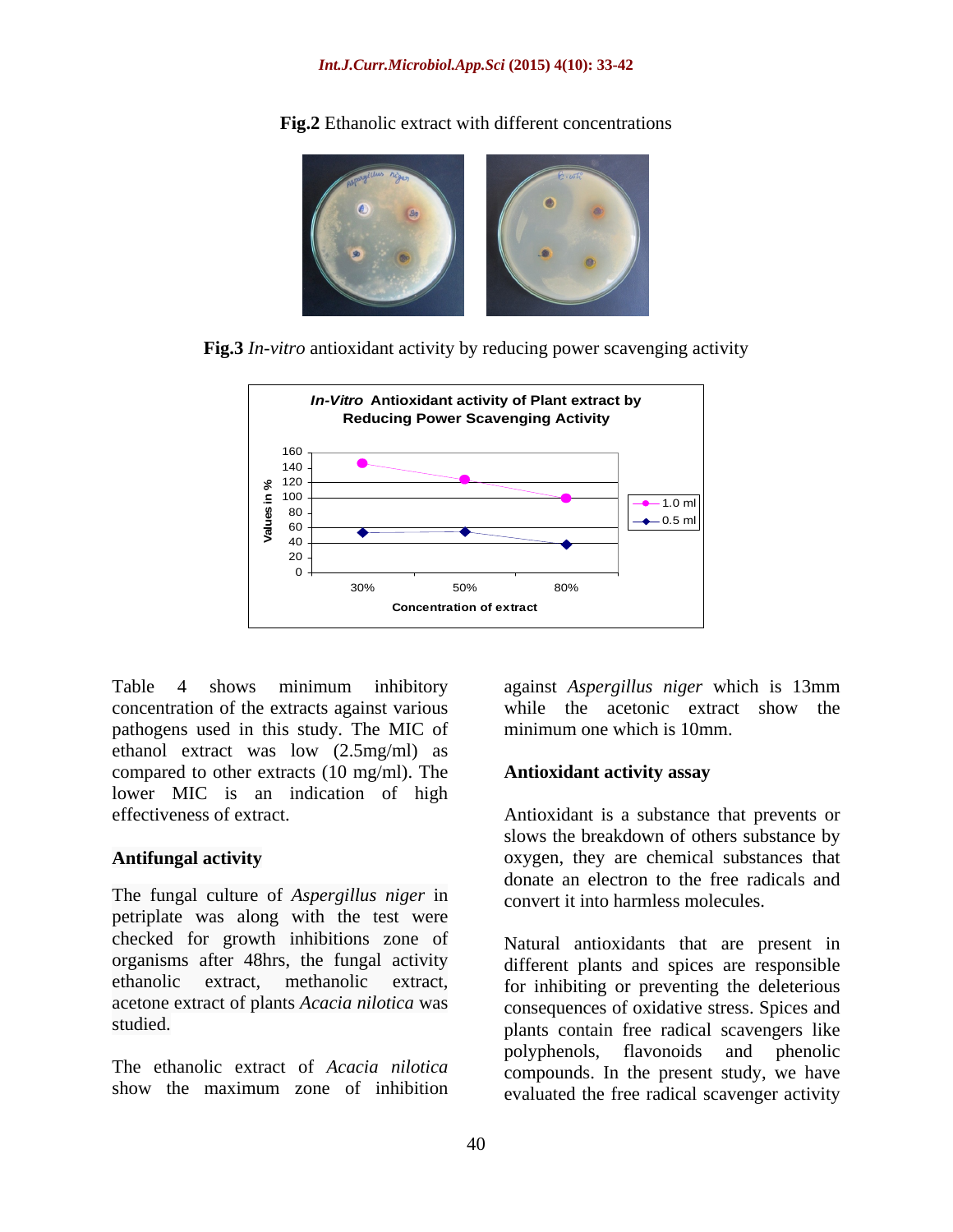of ethanolic extract of *Acacia nilotica* with concentrations were used to evaluate the different concentrations. The same minimum zone of inhibition where 80%

Reducing power assay method is based on high zone of inhibition (28 mm) and 30% the principle that substances, which have reduction potential, react with potassium ferricyanide  $(Fe^{3+})$  to form potassium ferrocyanide  $(Fe^{2+})$ , which then reacts with<br>ferric chloride to form ferric ferrous

In this study three extracts was evaluated concentration showed high antioxidant (ethanolic, methanolic and acetone) for different phytochemicals, ethanolic extract showed the presence of more In this study where three assays were done phytochemicals than others where showed (phytochemical analysis, antimicrobial and the presence of alkaloids, steroids, antifungal activity and antioxidant activity sapponnins and terpenoids. Medical of *Acacia nilotica*) showed positive results important organisms were used in this study to the following phytochemicals alkaloids, such as *E. coli* and staphylococcus aureus.

Antibacterial activity of extracts and their ethanolic extract is more powerful than other

using ethanolic extract with different It shows also antimicrobial effect on gram concentrations here 30%, 50% and 80% positive and gram negative bacteria as well concentrations here 30%, 50% and 80% were chosen to be used. The 80% as antifungal activity in addition it shows concentration showed maximum zone of inhibition in both *E. coli* and *Staphylococcus aureus* which is 34 mm.

When we compare all extracts ethanolic Arunkumar, S., Muthuselvam, 2009. extracts showed high zone of inhibition against methanolic and acetone.

The culture *Aspergillus niger* was used for the antifungal activity test where the zone of  $\frac{Sci}{S(5)}$ : 572–576. inhibition was evaluated after 48 hrs, in all Banso, A. 2009. Phytochemical and extracts here ethanolic extract showed high antibacterial investigation of bark zone of inhibition which is 16 mm. Different

minimum zone of inhibition where 80% concentration of ethanolic extract showed high zone of inhibition (28 mm) and 30% showed the minimum one (20%).

 $2^{2+}$ ), which then reacts with was evaluated in ethanolic extract with different concentrations  $(30\% \, 50\%$  and complex that has an absorption maximum at 80%) and different amount of extract (0.5 ml 700 nm. and 1.0 ml). Here 1.0 ml showed high In the present study the antioxidant activity different concentrations (30%, 50% and antioxidant activity against 0.5 ml and 30% activity 91.6%.

steroids, saponnins and terpenoids.

efficiency were assessed using agar well This study shows minimum inhibitory diffusion methods by measuring the zone of concentration of the extracts against various inhibition diameter. The results showed that pathogens used in this study. The MIC of extracts, where it was most active against *E*. compared to other extracts (10 mg/ml). The *coli* and *Staphylococcus aureus*.<br>The minimum inhibition zone was evaluated<br>The minimum inhibition zone was evaluated ethanol extract was low (2.5mg/ml) as lower MIC is an indication of high effectiveness of extract.

It shows also antimicrobial effect on gram positive and gram negative bacteria as well antioxidant activity.

# **References**

- Arunkumar, S., Muthuselvam, 2009. Analysis of phytochemical constituents and antimicrobial activities of *Aloe vera* L. against clinical pathogens. *World J. Agric. Sci,* 5(5): 572–576.
-